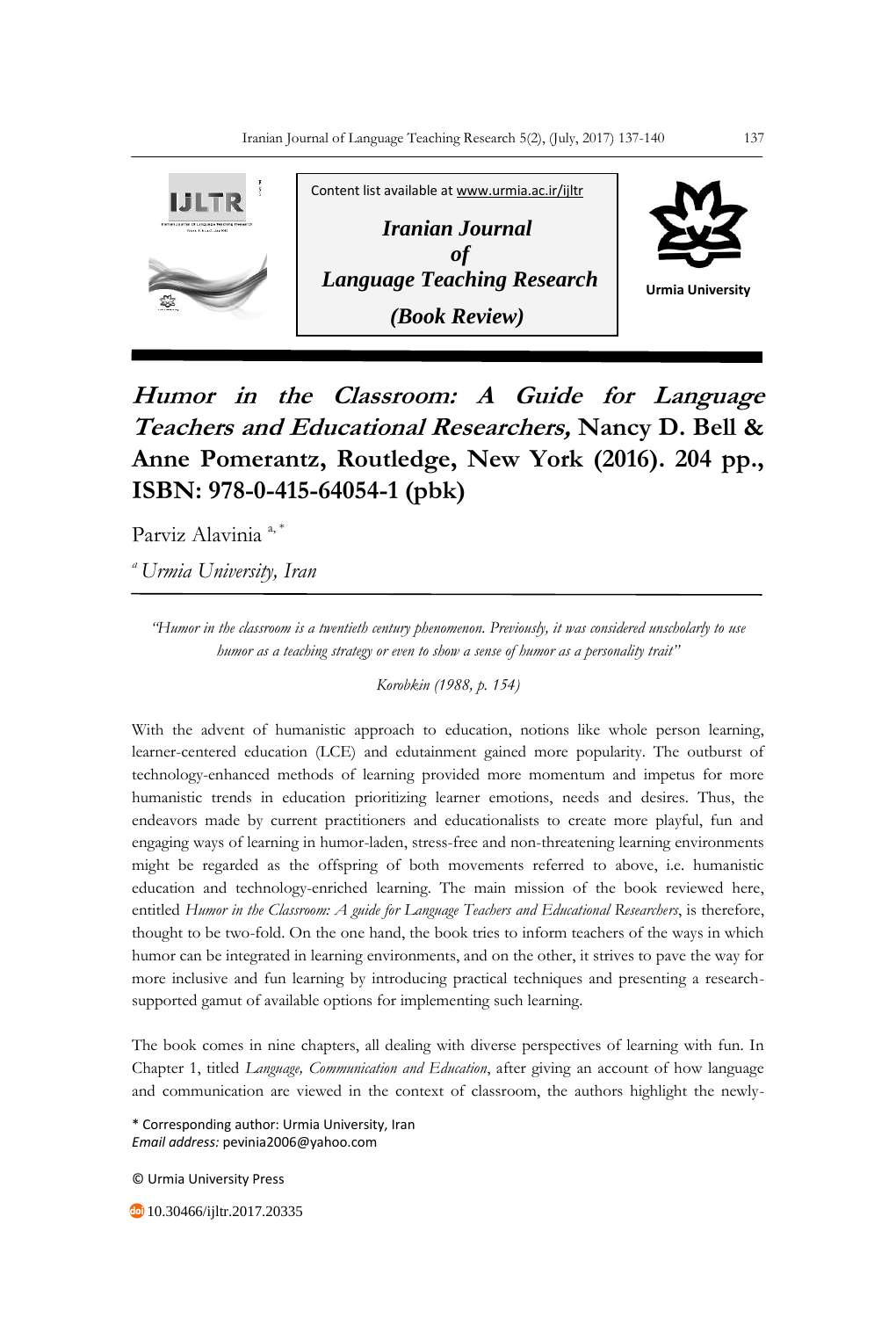arisen needs of the current globalized and technology-laden world of education and tend to refer to this new trend as the "playful turn" in the modern era which entails the inception of more "ludic or creative" as well as more entertaining styles of learning (p. 5). In so doing, they also present a number of other relevant theories such as Complexity/Dynamic Systems model, Ecological view of language, and Communicative Repertoire Approach. The chapter, then, closes by underscoring the need for more inclusive, culture-sensitive and interculturally-oriented trends in education.

In the second chapter, *Humor and Language Play*, the authors embark on explicating the formal mechanisms of humor and the functions it may assume in social encounters. Meanwhile, the key role played by contextual elements and communicative contexts is brought to light by the writers. In this regard, they are of the view that since "humor is a collaborative or co-constructed communicative endeavor, it is important to consider how people respond to humor" (p. 35). Thus, how to use humor in appropriate ways which eschews misinterpretation or offense is another major concern of the chapter. The authors finally wrap up the discussion of chapter by going about sociocultural perspectives of humor in multilingual contexts and how the construction and perception of humor might look different in monolingual and bilingual communities.

*Understanding Classroom Talk*, chapter three, delves into the application of humor in the domain of classroom discourse. The authors' main preoccupation in this chapter is dealing with diverse aspects of classroom talk and elaborating on the pros and cons of varied approaches to classroom discourse. In order to reach what they term "'thick descriptions of classroom life" (p. 57), the writers of the book raise the argument that learners are to be "viewed as active constructors of meaning, rather than passive recipients of already-formed knowledge" (ibid.). In the remainder of the chapter, they refer to the partial inattention toward the appropriate inclusion of humor in learning contexts and stress the need for creating more delightful learning environments with the help of language play and fun.

*Playing It Safe* is the title of the next chapter, in which the authors are after exterminating the longlasting, orthodox view of humor as a redundant element of classroom interaction. Through the provision of thorough-going examples, they elaborate on how 'student-initiated humor' may take on substantial classroom functions. All in all, the main goal of the chapter is stipulating the efficacious role of humor in learning and eliminating the stereotypical aura of skepticism surrounding the use of language play and humor in learning contexts.

Amid its transition from psychological and social underpinnings of humor in classroom context to more practical issues of L2 development through the application of humor, the fifth chapter of the book entitled *Humor, Learning and Additional Language Development* is after disclosing the phenomenal role of humor in enhanced language learning. Drawing mainly on Vygotsky and Lantolf's theories concerning socioculturally-mediated ways of learning along with interaction and involvement, the authors try to elucidate how games, humor and language play can help further language learning. Mention is also made of educational researchers' emphasis on learning as an emerging process, holding "that L2 development emerges incrementally as the learner participates in similar activities and thus experiences similar language use" (p. 108). This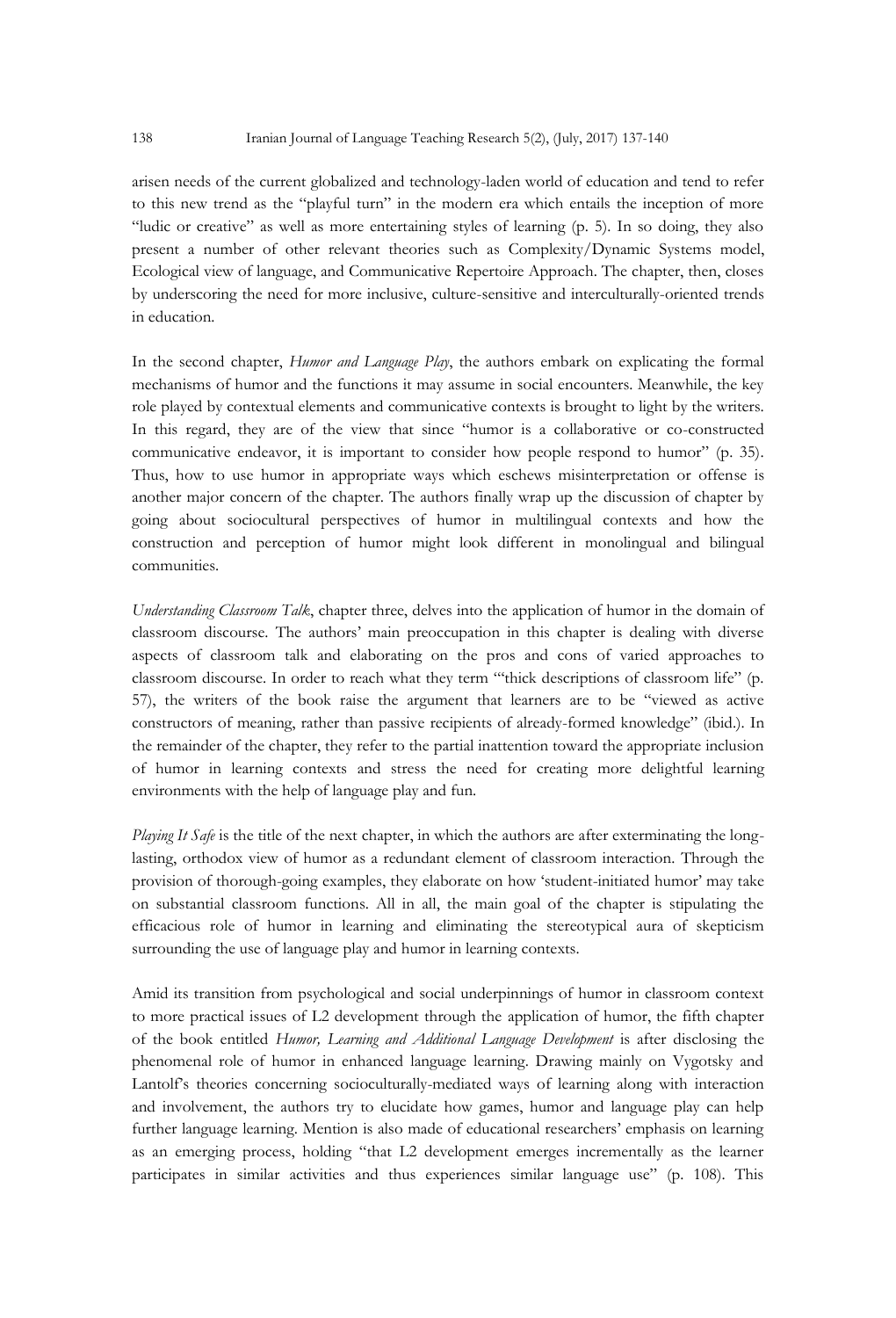frequency of exposure, then, is said to be more efficacious when exposure occurs in varied contexts and language play is thought to facilitate this ample meaningful exposure to input, and hence boost learning.

In chapter six, dubbed *Teachers and Humor: Weighing the Risks and Benefits*, the authors initially refer to Bullough's influential demarcation between light and dark humor. While the former, as they put it, brings about more rapport and affiliation between teachers and students, and makes the classroom atmosphere more tension-free, exhilarating, fun and cooperative, the latter "belies dissatisfaction and seeks to undermine or unsettle others" (p. 133). The chapter, then, provides some useful tips regarding when, where and how to apply humor in a safe and non-offensive way. Another issue dealt with in the chapter is teachers' concern about 'failed humor', cases in which "their attempts at humor will fall flat with or offend students who may lack the linguistic or cultural knowledge needed to appreciate it" (p. 142). Toward the end of the chapter, the authors rightfully underscore the fear of losing class control and management as one of the primary reasons underlying the teachers' reluctance for applying humor in classes. Finally, some evidence is provided based on research in this domain regarding how to get around the issue and tips are also provided throughout the chapter as to how humor is to be practiced in nonoffensive ways.

In *Teaching with Humor*, more real-time and hands-on arguments are raised as to the real implementation of language play and humor in classes. Highlighting the need for designing principled and thoughtful ways for dealing with the touchy notion of humor in the classroom, the authors present some stages for bringing about sound application of humor. In order to come up with desirable learning outcomes, they put forth their recommended notion of 'backward design' which according to the authors must unravel in three stages of 'identifying desired results', 'determining acceptable evidence' and 'planning learning experience and instruction'. Tips are provided throughout the chapter concerning how to regard and use humor as a beneficial 'pedagogical tool'.

The authors' attempts in chapter 8, *Teaching about Humor*, center around regarding humor as a pivotal aspect of teaching, and stressing the teachability of humor. Four major aspects of humor instruction discussed in the chapter are: *identifying humor*, *comprehending humor*, *producing humor*, and *responding to humor*. The final part of the chapter offers some useful tips for the inclusion of humor in instruction by way of making a flashback to backward design introduced in chapter 7. The tips thus given are defining the focus, doing research, developing assessment, and planning the instruction.

The final chapter of the book, *Researching Humor and Language Play*, looks more profoundly into the available body of research on humor and its application in instruction. In so doing, the chapter reports on an assortment of research projects conducted on varied aspects of humor in pedagogy, and points to both challenges and gaps in the research on the issue.

Ultimately, though many journal publications have addressed the prominent notions of humor and language play in different contexts (e.g. Maemura, 2014; So-Yeon, 2016; Wang, 2014), *Humor in the Classroom* seems to be the first serious scholarly book providing an in-depth discussion of